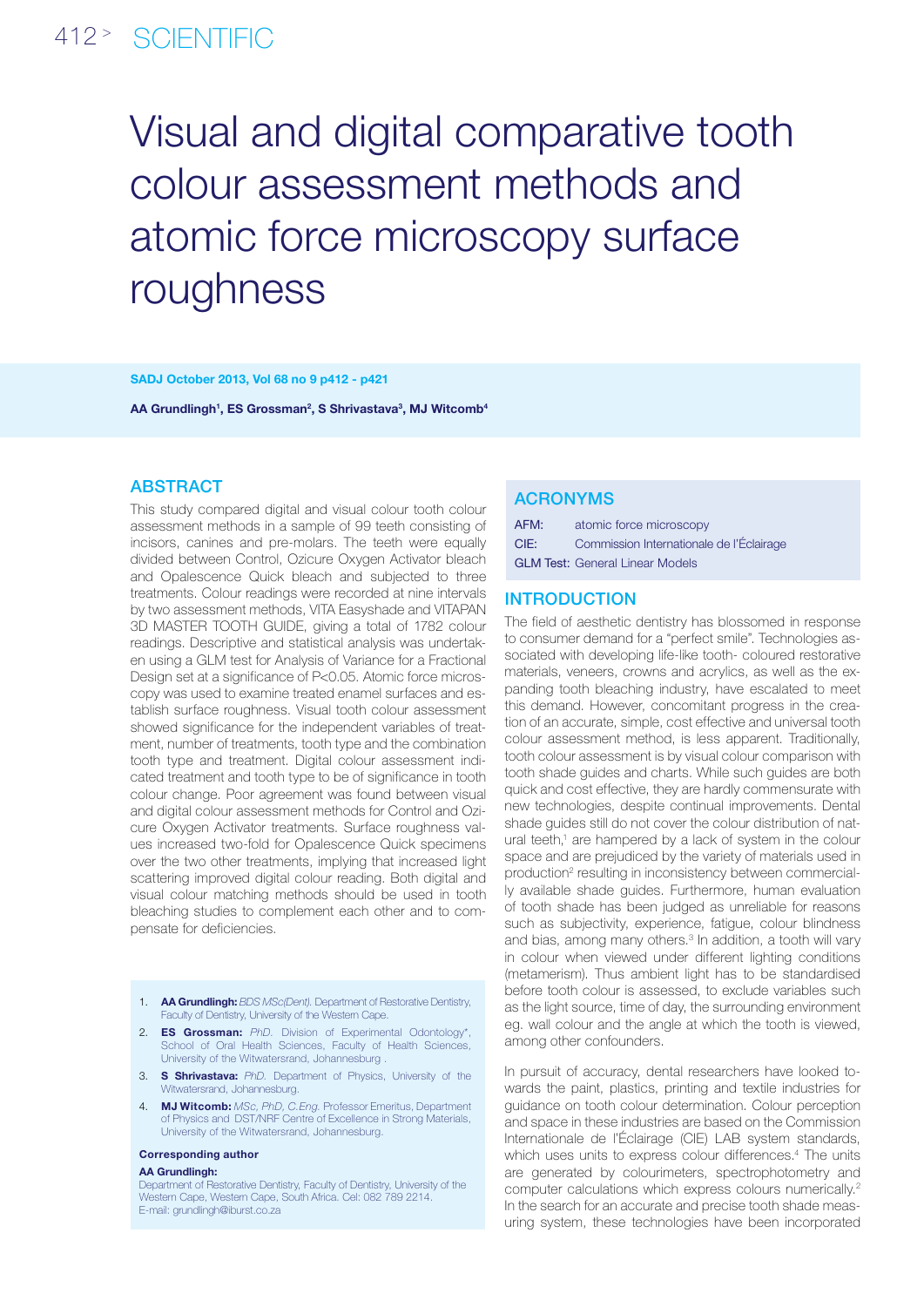# www.sada.co.za / SADJ Vol 68 No.9  $\text{SCIENTIFIC} \leq 413$

within the new generation of portable digital tooth colour assessment devices. Such instruments utilise an intense light source to radiate the tooth and sensors to measure the ensuing spectral colours. Since these devices do not rely on personal judgment and are unaffected by surrounding light,<sup>5</sup> incorrect tooth colour readings are minimised. Unfortunately the instruments have not met expectations. Poor repeatability, reproducibility and efficiency, complexity, expense and cumbersomeness are reasons hindering the widespread clinical use of digitally-based tooth colour readers. Given the complexities of tooth colour and the limitations, advantages and disadvantages of the two main tooth colour assessment methods, it is not surprising literature is divided on which is best. Digital shade assessment has been reported to be superior to human shade assessment<sup>6</sup> while evidence for the exact opposite is also available.<sup>7</sup> Such inconsistency occurs in both *in vivo* and *in vitro* situations;<sup>2,3</sup> affected by levels of experience of observer populations;<sup>8</sup> by variations between studies of natural teeth and prostheses; and by instances when different shade guide tabs are compared with each other. Further confusion results by including photographic images, computerised matching methods and other tooth colour matching techniques.4,9 Why is tooth colour so hard to measure accurately? The dentine is the primary source of colour and is modified by the translucency and thickness of overlying enamel.<sup>6</sup> Consequently teeth are not homogeneous in colour, being darker at the gingival margin, due to the thinner enamel, varying through the tooth body to the incisal tip which appears lighter due to its narrow buccolingual edge and a tapering off of the intervening dentine. The tooth body colour lies somewhere in between these extremes and is therefore taken to represent basic tooth colour.10 Therefore, the facial middle third of the tooth has been recommended for tooth colour assessment.11,12 This pragmatic recommendation is seemingly by default and disregards other factors which play a role in the interaction of light with the tooth surface, such as the pellicle and tooth stains. both extrinsic or intrinsic. All of these influence the light scattering, reflection, transmission and absorption properties of enamel and dentine, thereby affecting the colour reading.13,14 In addition, natural topographic tooth contour, with its surface anomalies, grooves, ridges and bands, diverts light in different ways<sup>2</sup> and hence alter the perceived colour. Finally the hydroxyapatite crystals themselves contribute significantly towards light scattering and the propagation of light through teeth.<sup>15</sup> Indeed, studies by Darling, Huynh and Fried<sup>16</sup> and Joiner2 found that natural and artificial demineralisation of the enamel increased the light scattering co-efficient by two to three orders of magnitude.

Little consensus is apparent regarding the influence of bleaching on tooth enamel and the effect of light on the tooth. *In vitro* studies have mainly focussed on tooth surface changes following peroxide bleaching with concentrations ranging from 5.3% to 38%. Joiner<sup>17</sup> has reviewed 91 studies investigating changes in surface morphology and chemistry of enamel and dentine, as well as surface micro-hardness following bleaching. The majority (64) of these studies showed no substantive changes in enamel surface morphology following bleaching, for example those by Sulieman *et al*. 18 and Lopes *et al*. 19 In contrast, Jiang *et al*. 20 advised that high concentration bleaching agents should be used with caution, because they could have an adverse effect on the tooth enamel. Unfortunately, no detail has been given of these "adverse effects". Further studies report enamel loss;<sup>21</sup> increased surface roughness or surface porosity;<sup>22,</sup> <sup>23</sup> increased pitting, exposure and loss of the underlying

prism structure of enamel<sup>24,25,26</sup> among other effects. Surface changes shown by the above *in vitro* studies did not replicate the *in vivo* setting. This may be due to the low pH of the products used.<sup>17</sup> time of bleaching<sup>27</sup> or the method of surface roughness analysis utilised. The above studies emphasise the uncertainties of bleaching agents possibly effecting microscopic alteration to tooth structure and thereby altering tooth colour readings, over and beyond the tooth lightening effect of the bleach itself.

In addition, it highlights the crucial role of methodology when investigating microscopic enamel surface changes. For this reason, the surface roughness of treated teeth was assessed in this study using atomic force microscopy (AFM), to clarify possible increased light scattering within the sample. One main advantage of AFM over enamel surface roughness techniques such as profilometry, is that the resolution of the AFM is orders of magnitude greater than that offered by the profilometer and therefore its imaging capabilities are so much more sensitive. Secondly, scanning electron microscopy (SEM), demands damaging sample preparation techniques, which can affect the surface and create artefacts.<sup>28</sup>

This study is part of a larger investigation into tooth bleaching products and their effects on tooth surfaces. The first publication compared the bleaching capacity of a new ozonebased product with a "gold standard" and a distilled water control.29 The current report addresses the results of AFM examination of enamel surface after bleaching and compares two methods of tooth colour assessment. The latter aspect of the investigation received particular attention when designing the study: it was planned that there would be a large data base for comparison – colour readings taken at nine intervals for digital and visual colour readings giving a total of 1 782 comparative recordings. Secondly, the influence of four variables could be used to tease out significance within the study, namely: three treatments, three tooth types, nine recording intervals and two colour assessment methods. Thirdly, subtle colour changes occurring in bleaching would stretch the tooth colour assessment capabilities of both methodologies. Finally, tooth surface examination would show the effect of the treatment regime on enamel surface roughness and provide clues which could link surface roughness to comparative colour reading anomalies.

The research questions which arose from the synopsis of literature are as follows:

- 1. Do the tooth colour assessment methods reflect a similar trend of treatment outcomes, ease of use, reproducibility, repeatability and cost?
- 2. Can the experimental variables be teased out to pinpoint possible confounders, affecting the performance of digital and visual tooth colour determination?
- Does enamel surface roughness, as measured by AFM, differ between the experimental treatments?

# **METHODS**

Permission to use human extracted teeth in this study was obtained through the Human Research Ethics Committee (Medical) at the University of the Witwatersrand, Johannesburg, ethics clearance certificate (M050760). The sample consisted of 99 teeth utilised for a tooth bleaching study which has previously been published.<sup>29</sup> For the purposes of this study, the 99 teeth were equally allocated to three treatment regimes, one Control and two tooth-bleaching products (Ozicure Oxygen Activator ( $O_3$ , RSA) and Opalescence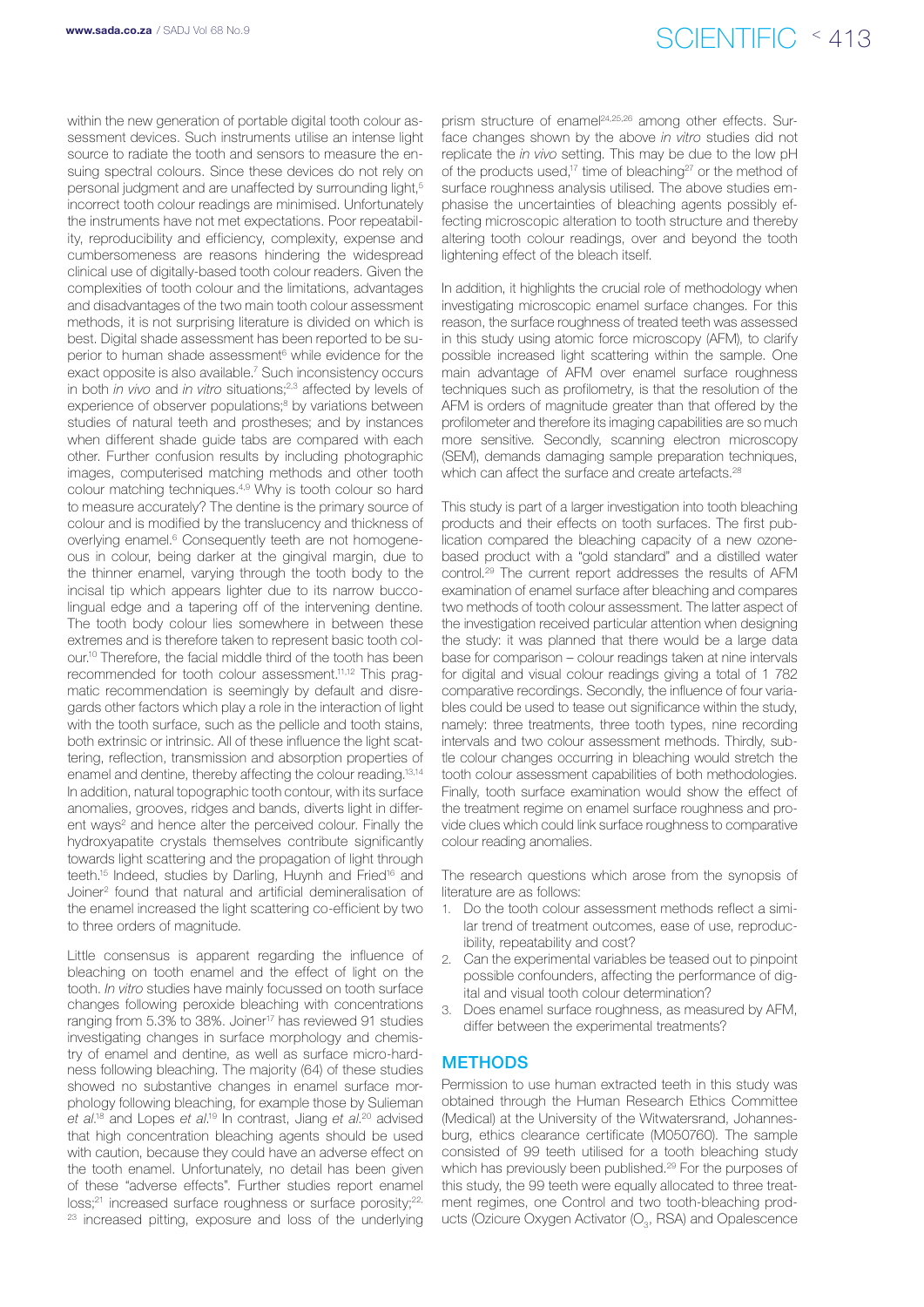Quick with 35% carbamide peroxide (Ultradent, USA). The thirty three teeth in each group comprised 12 incisors, six canines and 15 pre-molars and were sub-divided into three replicates of 11 teeth in each. The teeth were subjected to bleaching three times according to each manufacturer's instructions (Controls were treated with distilled water) and tooth colour readings taken on nine occasions during the study. Two methods were used for tooth colour assessment on each occasion: visually with the Vitapan 3D Master tooth guide (VITA, Germany) and digitally with the VITA Easyshade spectrophotometer (VITA, Germany). This gave a total number of 1 782 colour readings. Colour assessment took place in the same position in a dental surgery. The walls of the surgery were painted a light grey matt finish with day light globes as the only light source. Blinds closed the windows, eliminating external light sources and the surgery door was shut. A black matt background was used during tooth colour assessment for both methods.

### Visual tooth colour assessment

Prior to the study and following a period of colour assessment training, the investigator (AAG) completed an intraexaminer test to ensure consistent colour assessment. The data was subjected to a Cochran-Mantel-Haenszel test with P= 0.1841, indicating that tooth colour was consistently read. The Vitapan 3D Master Tooth Guide (VITA, Germany) has 29 tabs arranged in a three step system which first assesses tooth lightness, then tooth chroma and finally tooth hue. Colour was assessed by comparing the middle third facial tooth surface with the tab (Figure 1). For statistical evaluation, the shade tabs, which record shades alpha-numerically, were numbered consecutively from the lightest (0M3) to the darkest (5M3) colour. This gave a ranked numerical series from one to 29. These ranked numbers were also used for the descriptive analysis of the data.

### Digital tooth colour assessment

The VITA Easyshade spectrophotometer (VITA, Germany) has

a maximum colour selection of 81 shades. The manufacturer recommends automatic self-recalibration of the instrument prior to each colour assessment. Consequently recalibration was done prior to each individual tooth colour assessment. For each tooth colour reading, the probe tip was placed flush on to the tooth and perpendicular to the facial, mid third of the tooth surface and an electronic colour assessment completed (Figure 2). The readings were repeated to adhere to the manufacturer recommendation that three corresponding tooth colour assessments are needed for a positive tooth colour match.

As was the case with visual colour assessment, each of the alpha-numeric tooth shades



Figure 1: Visual tooth colour assessment using the Vitapan 3D Master Tooth Guide. The shade tab is held against the tooth to determine an accurate tooth colour.



Figure 2: Digital tooth colour assessment using the VITA Easyshade (VITA, Germany). The probe is placed flush on the mid-third of the tooth body and perpendicular to the tooth surface. Three corresponding and consecutive tooth colour readings are needed for a positive tooth colour match.

within the digital library was rank numbered from the lightest (0M3) to the darkest (5M3). These numbers, ranking from one to 81, were used in the statistical and descriptive evaluation.

The researcher was blinded during the entire study to the previous tooth colour readings, for both visual and digital methods. Data recording tooth colour shades were captured on a Microsoft Office Excel spreadsheet and converted to the corresponding numerical value. The numerical values were descriptively and statistically analysed using SAS (SAS for Windows Version 9.1, SAS Institute Inc., Cary, NC: USA). Statistical analysis was by the General Linear Models (GLM) test for Analysis of Variance for a Fractional Design set at a significance of P<0.05. Direct statistical testing between the tooth colour reading methods was not possible, because each has its own systematic tooth shade series, unique to the operating system with different numbers of colour options, 29 for visual, 81 for digital.

# Surface roughness - atomic force microscope procedure

After bleaching, one tooth showing the least colour change and one tooth with the greatest colour change in each experimental group, were selected and allowed to dry. Each tooth was carefully cleaned with a cotton bud soaked in ethanol (CAS 64175) and dried with an Easy Duster (SPI Supplies), West Chester, USA (\*+H6Ø6Ø76Ø5ABLO\*). Tooth specimens were individually mounted on a round steel disc using Pratley Quickset Clear (Pratley®), so that the surface of interest was uppermost, parallel to the disc surface. Scanning was restricted to ten micrometres in the X and Y- axes due to the curvature of the teeth. The images were analysed using Fast Fourier Transform analysis to derive the 2D power spectrum of the image and the notch filter was used to remove peaks due to noise. A height histogram was plotted to record the distribution of heights along the selected scan profile.

A research notebook was kept throughout to reflect personal observations and record findings during the study.

# **RESULTS**

#### **General**

For the purpose of this study, visual tooth colour assessment will refer to tooth colour assessment captured with the Vitapan 3D Master Tooth Guide (VITA, Germany) and digital tooth colour assessment for the VITA Easyshade (VITA, Germany) method. There were 16 "no readings" within the digital group: nine in the Ozicure Oxygen Activator group where notably the colour of one canine could not be assessed on four occasions. One Opalescence Quick treated incisor was responsible for six of the seven "no reads" for the group. All Control tooth specimens were successfully colour- assessed digitally.

#### Statistical tooth bleaching results

The statistical analysis utilised four of the nine colour readings for investigation of independent variables, resulting in 396 colour readings for visual assessment and 391 for digital assessment, to determine the influence of treatment, number of treatments, tooth type and variable combinations. These were the baseline and the 24 hour post-bleach readings, following each of the three bleach treatments. The 24 hour readings are regarded as the most stable following bleaching.<sup>29</sup>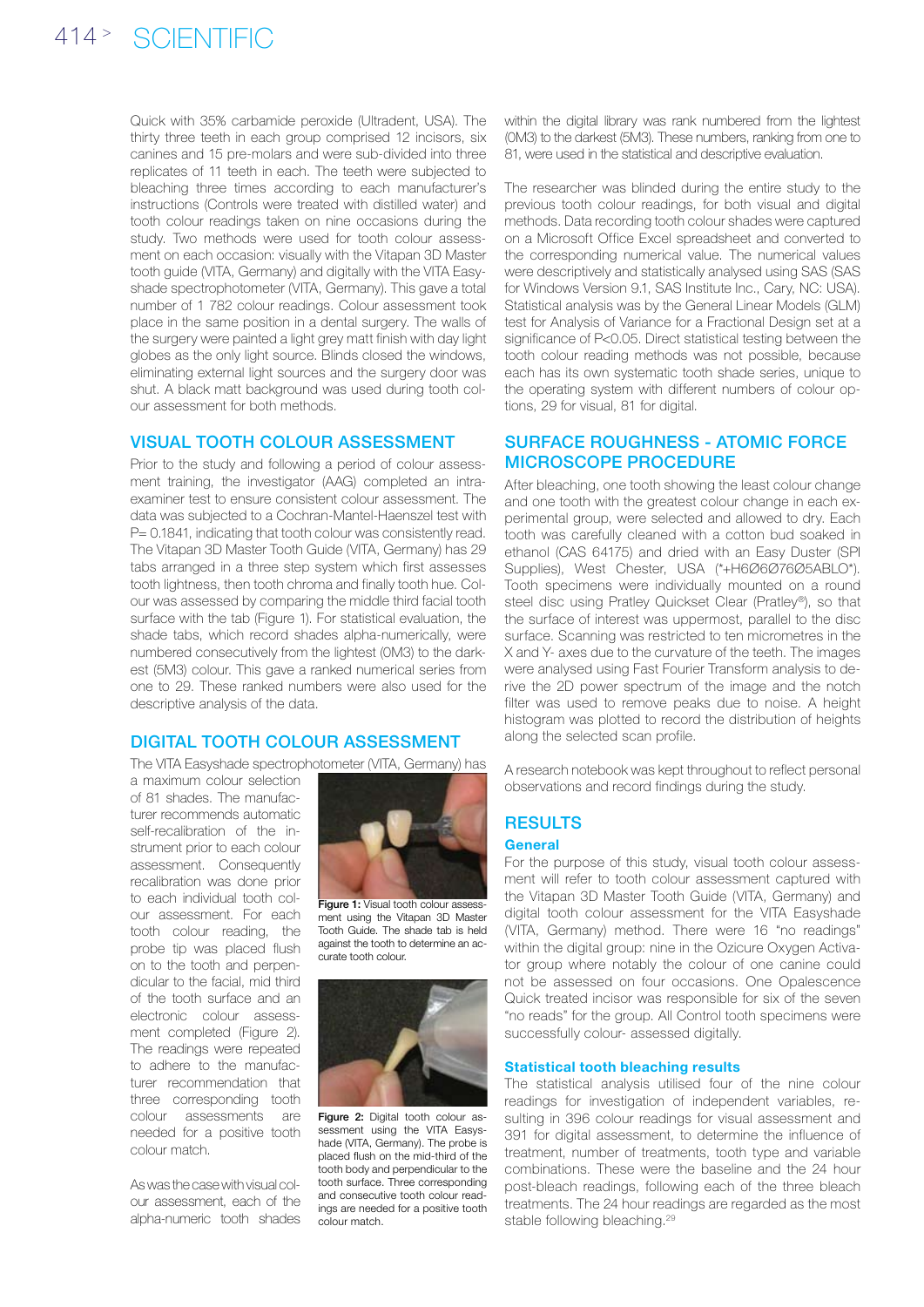Table 1: Comparison of F- and P- values for independent and dependent variables of the study using baseline and 24 hour colour readings following each of the three bleach treatments.

|                                                      | Dependent variable - tooth colour     |          |                        |                                        |         |                        |  |
|------------------------------------------------------|---------------------------------------|----------|------------------------|----------------------------------------|---------|------------------------|--|
| Independent variables                                | Visual tooth colour assessment method |          |                        | Digital tooth colour assessment method |         |                        |  |
|                                                      | F value                               | P value  | No. of<br>observations | F value                                | P value | No. of<br>observations |  |
| Treatments: $n=3$<br>(Control, Opalescence, Ozicure) | 9.72                                  | < 0.0001 | 396                    | 4.34                                   | 0.0137  | 391                    |  |
| Number of tooth bleaches: $n=3$                      | 3.41                                  | 0.0176   | 396                    | 1.35                                   | 0.2589  | 391                    |  |
| Tooth type: $n=3$<br>(canine, incisor, premolar)     | 3.21                                  | 0.0416   | 396                    | 7.88                                   | 0.0004  | 391                    |  |
| Tooth type and treatment                             | 2.75                                  | 0.0280   | 396                    | 0.81                                   | 0.5209  | 391                    |  |

Table 1 shows the F and P values for the experimental variables by tooth colour assessment method. Visual tooth colour assessment showed significance for independent variables treatment (F=9.72; P< 0.0001); number of treatments (F=3.41; P=0.0176); tooth type (F=3.21; P=0.0416) and the combination tooth type and treatment (F= 5.92; P=0.0001). Digital colour assessment indicated treatment (F=4.34; P=0.0137) and tooth type (F=7.88; P=0.0004) to be of significance in tooth colour change. All other variable combinations proved insignificant.

### Descriptive tooth bleaching results

Comparative graphs of tooth type versus colour assessment method are given to illustrate the trends in colour change

and performance of both colour assessment methods. The graphs were constructed from 891 colour readings for the visual method and 875 readings for the digital method, slightly reduced because of "no reads". Figures 3-5 show bleaching trends for Control (Figure 3); Ozicure Oxygen Activator (Figure 4) and Opalescence Quick (Figure 5) with (a) representing incisors, (b) the canines and (c) premolars. The graphs are all laid out in the same way. The X-axis gives the sequence of the nine tooth colour assessments in the study. The left hand Y1-axis gives the mean tooth colour reading for visual assessment, the right Y2-axis for digital assessment. Visual colour assessment of bleached specimens showed progressive tooth lightening. It can be seen that there is little congruence between the two colour assessment measures



Figure 3: Visual (V) and digital (D) bleaching colour assessment trends for Control (C) (a) incisors (b) canines and (c) premolars. Height histogram of the premolar tooth surface roughness, showing a left skewed Gaussian distribution is given in (d) where the y-axis represents frequency and the x-axis represents height (nm).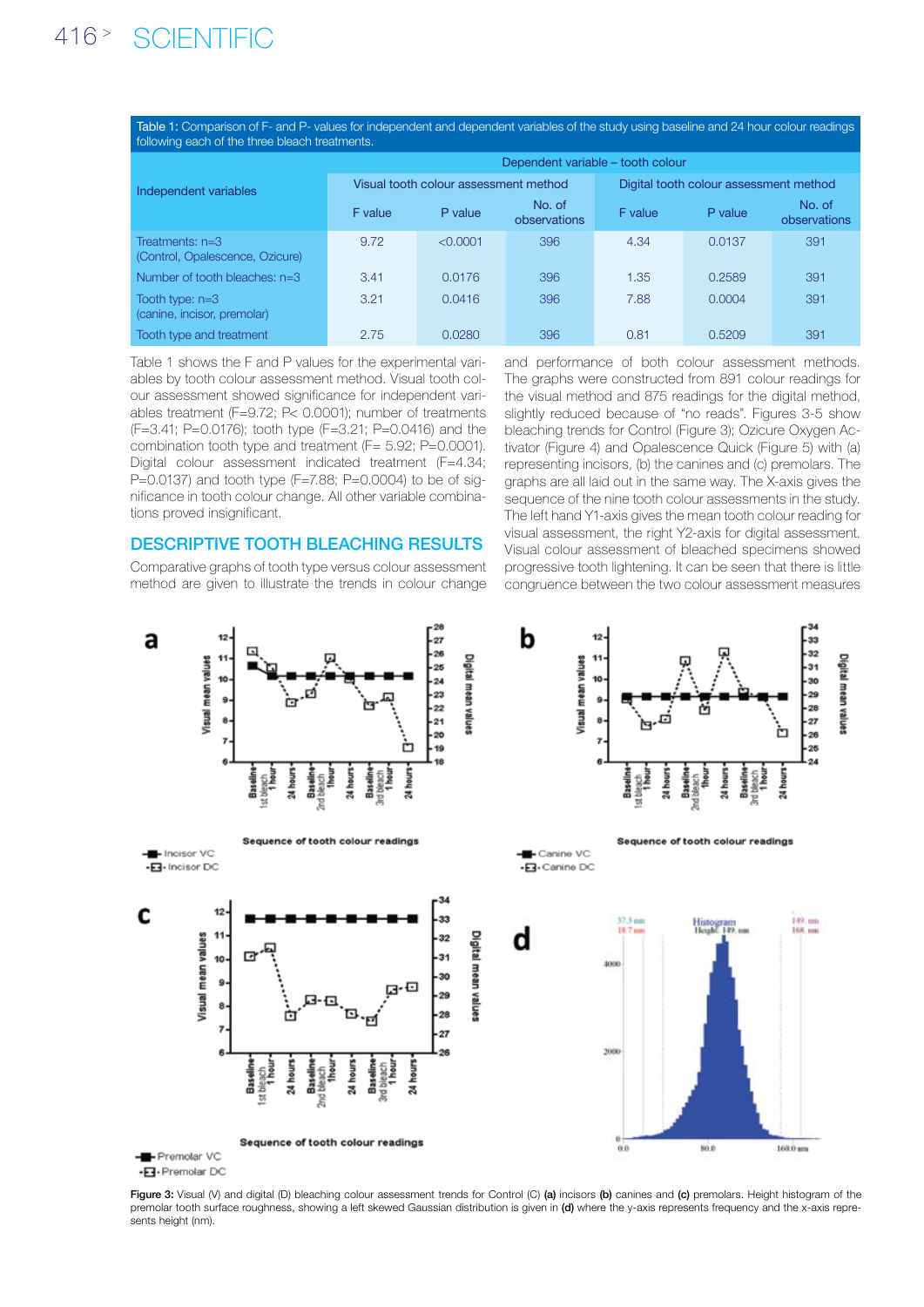# www.sada.co.za / SADJ Vol 68 No.9  $\text{SCIENTIFIC} \leq 417$



Figure 4: Visual (V) and digital (D) bleaching colour assessment trends for Ozicure Oxygen Activator (Oz) (a) incisors (b) canines and (c) premolars. Height histogram of canine tooth surface roughness showing a bell-shape or symmetrical Gaussian distribution is given in (d) where the y-axis represents frequency and the x-axis represents height (nm).

for all three Control tooth types (Figure 3 a, b, c) and Ozicure Oxygen Activator incisors and canines (Figure 4 a, b) with digital colour readings marked by peaks and troughs. The trend for Ozicure Oxygen Activator premolars (Figure 4c) and all Opalescence Quick treated tooth types (Figure 5a, b, c) show better agreement between the two colour assessment methods following sequential bleaching. In both cases mean tooth colours were consistently confined to just over 20% of the spectrum range of each colour assessment technique: visually assessed teeth fell between shades 6-12 (Y1 axes in Figures 3-5) and digital colour assessment were between15-34 (Y2 axes in Figures 3-5).

### Surface roughness

Problems emerged when the experimental teeth were viewed in the AFM. These related to viewing constraints caused by the curvature of the teeth themselves, adhesion of the mounting medium and the stability of the tooth during scanning. Thus only one tooth was scanned in each group with a variable number of scans possible on the flattest portion of the tooth. As it happened, the suitable teeth were all those showing the least amount of colour change. The Control premolar enamel tooth surface (Figure 6), shows

many irregularities with long, dark, scratch-like marks typical of masticatory wear and tear. The Ozicure Oxygen Activator bleached canine tooth surface (Figure 7) and Opalescence Quick bleached incisor tooth surface (Figure 8), were more regular than that of the Control and showed no deep scratch marks. However, Ozicure Oxygen Activator had a narrower depth margin between the valleys and the peaks when compared with Opalescence Quick, as indicated by the colour bar scale to the left of the micrographs.

Surface roughness data were obtained from 10 scans from the Opalescence Quick treated incisor and 10 scans from a Control premolar. Unfortunately, only seven usable scans were achieved from the Ozicure Oxygen Activator canine, due to the curvature of the crown surface. The histograms in Figures 3d, 4d, and 5d represent the surface roughness of a single scan typical for each treatment regime. Important features on each histogram are the maximum peak height, given at the top of the peak and the horisontal distance between the peak and the left and the right tails respectively, which is an indication of surface regularity. The Control premolar histogram (Figure 3d) represents a skew Gaussian distribution where peak to tail length on the left side of the histogram is longer than the corresponding length on the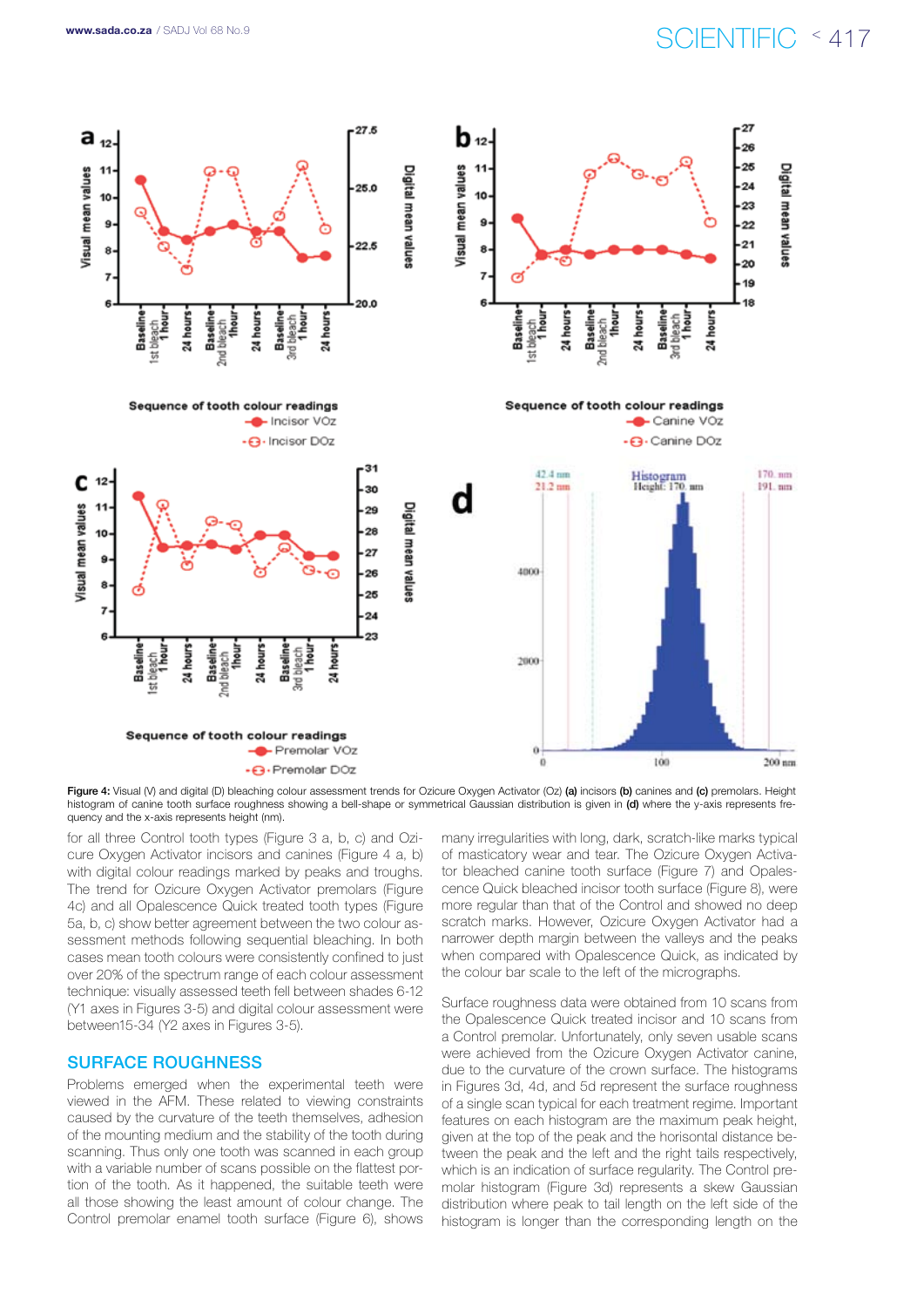# 418<sup>></sup> SCIENTIFIC



Figure 5:Visual (V) and digital (D) bleaching colour assessment trends for Opalescence Quick (Op) (a) incisors (b) canines and (c) premolars. Height histogram of incisor tooth surface roughness showing a bell-shape or symmetrical Gaussian distribution is given in (d) where the y-axis represents frequency and the x-axis represents height (nm).

right side of the histogram. This indicates a preponderance of small peaks and valleys dominated by fewer, but greater, peaks and valleys, interpreted as being the scratches seen in the micrograph (Figure 6). An average surface roughness of 14.7nm was recorded for the Control. Although there is a slight skewing to the left of the Ozicure Oxygen Activator treated canine surface histogram (Figure 4d), the left and right peak to tail distances are nearly equal giving a more bell-shaped or symmetrical Gaussian distribution. This indicates that the roughness is symmetrical around the peak value. Average surface roughness for Ozicure Oxygen Activator was 13.3nm. While the histogram of the Opalescence Quick incisor enamel surface bleaching is also an almost symmetrical Gaussian distribution (Figure 5d), the right side shows slight predominance, implying a preponderance of larger peaks and a greater surface roughness than the Control and Ozicure Oxygen Activator specimens. This was confirmed by the data in that Opalescence Quick average enamel surface roughness was 32.6nm. Hence, Opalescence Quick treatment produced the greatest enamel surface roughness. On the other hand, both bleaching systems yielded a more regular surface than the Control samples, as revealed by the Gaussian symmetry of the bleached surfaces, compared to the skewed histogram of the Control.

### Experimental observation

Methodologically, visual colour assessment was fast and easy to use, whereas the digital colour assessment method was time consuming and problematic. The instrument proved capricious and it was often impossible to obtain a consistent tooth colour after three consecutive assessments. Instead, the displayed tooth colour readings bounced across the entire available spectrum, bearing no relation to the actual tooth colour being assessed. When this occurred, the instrument had to be switched off, re-started and re-calibrated before continuing. Consequently, it took approximately 25 minutes for digital tooth colour assessment of one replicate of 11 teeth. By contrast, visual tooth colour assessment for the same number of teeth took approximately 10 minutes to complete. At the time of the study, the price tag for the Vita Easyshade was just under R 40 000 versus slightly over R 1 100 for the Vitapan 3d Master Tooth Guide (VITA, Germany).

# **DISCUSSION**

Our results show that visual colour assessment seemed statistically more discerning when tooth colour change was tracked, following sequential bleaching compared with digital tooth colour assessment. Visual colour change showed significance for the four variables, treatment, number of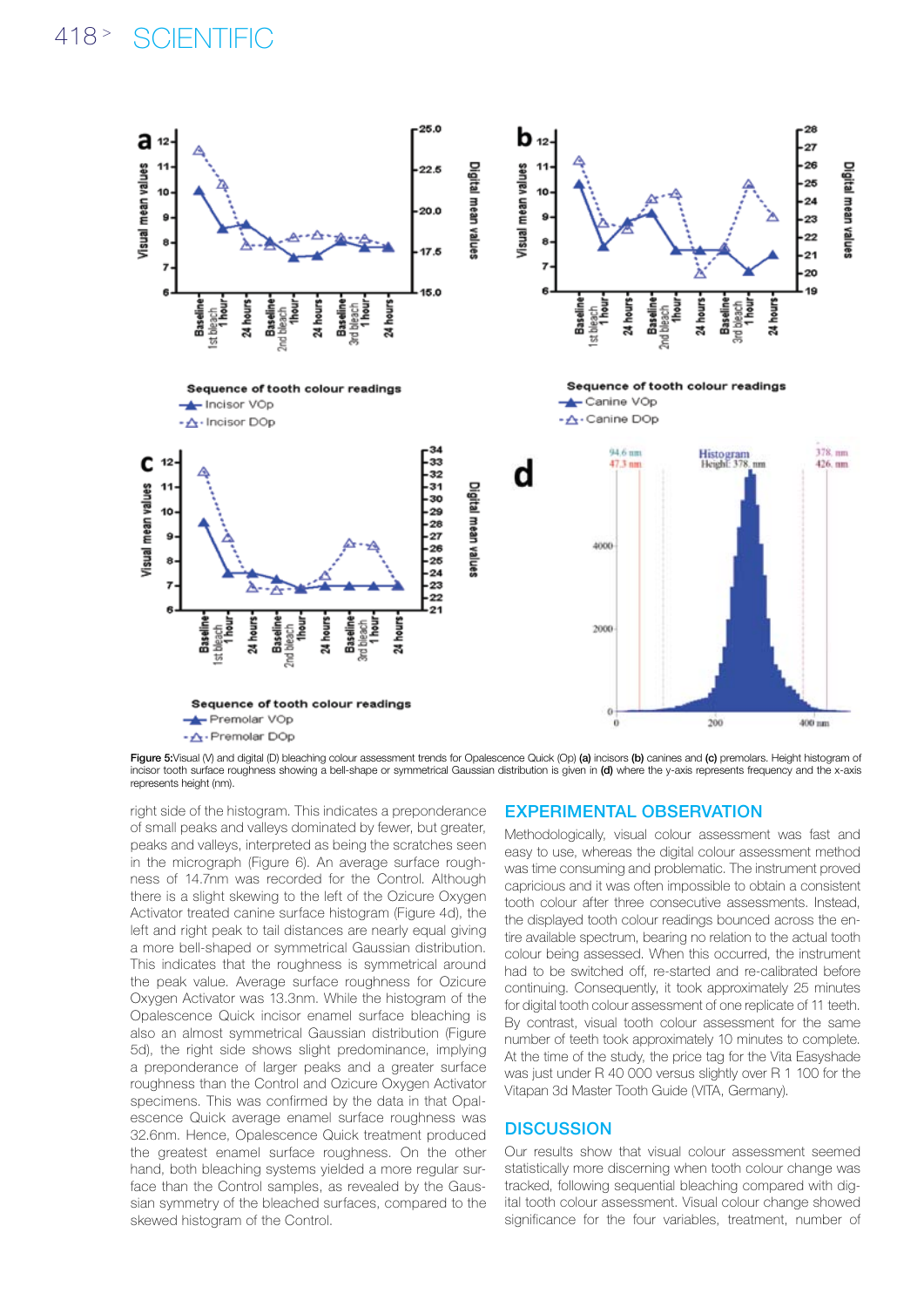# www.sada.co.za / SADJ Vol 68 No.9<br>
SCIENTIFIC < 419



Figure 6: AFM micrograph of a Control premolar tooth surface. The dark lines on the micrograph represent typical scratch-like markings found on human teeth as a result of masticatory wear and tear. The average surface roughness was 14.7nm.



Figure 7: AFM micrograph of the Ozicure Oxygen Activator bleached canine tooth surface. The average surface roughness was 13.3nm.



Figure 8: AFM micrograph of the Opalescence Quick bleached incisor tooth surface. The average surface roughness for the area was 32.6nm..

bleaches, tooth type and the linked combination tooth type\* treatment. (Statistical significance following digital colour assessment was confined to treatment and tooth type. Descriptive data analysis showed a steady tooth lightening for visual assessment, whereas digitally assessing specimens resulted in colour inconsistencies throughout. Particularly perplexing were the digital colour readings for the Control teeth, which showed marked colour lightening over the nine colour assessment intervals and Ozicure Oxygen Activator incisors and canine teeth which seemingly went darker with bleaching. Coupled to the vagaries and time consuming nature of the digital colour assessment method, one could conclude that visual tooth colour assessment is superior to digital colour assessment as has been shown in other studies.<sup>7,30</sup> However, this is a simplistic conclusion and must be further explored within the context of our methodology, the atomic force microscopy surface roughness data and current literature.

Paul *et al*. 31 maintain that current technologies, related to tooth shade determination, offer a 33% improvement in accuracy and a more objective match in 93.3% of cases, compared with observations by the human eye or conventional techniques. Olms and Setz<sup>14</sup> highlighted procedures which they felt affected repeatability, reproducibility and precision of their VITA Easyshade measurements when examining metal ceramic crowns. Firstly, they stress the use of a customised jig to ensure the same spot on the crown is measured, a recommendation endorsed by others.2,32 Much of our colour variation could be ascribed to the absence of such a jig resulting in inconsistent site colour readings ,although all colour was assessed within the facial middle third of the tooth body as recommended.11,12 Producing individual jigs for 99 teeth is clearly beyond the scope of our study and we further question the logic of using a probe spot, 3-5mm diameter, as being representative of tooth colour for an entire tooth. We suggest that one of the limitations of digital tooth colour assessment is its reliance on precise, repeatable, and positioning of the probe tip for colour reading.

Secondly, Olms and Setz<sup>14</sup> concede that the homogenous surface of their crowns ensures shade stability, although they point out that even minor surface variations, due to the presence of abrasions, impurities and individual layering of the veneered crowns, can lead to slight shade differences between readings. Our exhaustive literature review has emphasised the problems associated with colour determination of teeth. We submit that current digital tooth shade technologies are, as yet, better suited to uniform dental material

colour determination rather than natural teeth. This view is echoed by others.<sup>3,14,32</sup>

Olms and Setz<sup>14</sup> observe that calibration information is rarely included in studies on digital colour assessment. They used a calibration interval of five measurements for VITA Easyshade whereas Celik *et al*. 33 re-calibrated the VITA Easyshade after 10 measurements. Olms and Setz<sup>14</sup> feel that short re-calibration intervals have a positive impact on the repeatability of measurement data. Re-calibration was required between each tooth and unfortunately became one of the frustrations of our study.

The human eye can discern very small differences in shade.<sup>3,</sup> 14 When this is coupled to the reduced spectrum of colours of the 29 tab Vitapan 3D Master Tooth Guide and a single, trained investigator, error rates are minimised and our visual colour results appear reliable. The wider colour library of 81 shades coupled with the on going capriciousness of digital assessment created a tension within this aspect of the study. The research protocol required recording the first uniform series of three colour data readings, displayed by the instrument as representing the correct colour for a specific tooth. This was done, provided the investigator felt the colour recorded fitted reasonably within the true tooth colour range: if not, a "no read" was recorded for the specimen. Investigator frustration plus increased shade choices could have compounded errors of the digital colour reading and hence the erratic and absent data. Our experience was not unique; instrument errors were identified by Al Saleh *et al*. 6 when they examined light scattering properties in teeth ceramic crowns and shade tabs. We therefore do not know to what extent methodological limitations affected the recording of subtle colour change, as encountered in bleaching and this should be acknowledged as one of the failures of this study. We are also the first to report "no reads," using digital tooth colour assessment and are unable to explain why two of the experimental teeth garnered 10 of the total of 16 "no reads".

The most fascinating part of the study lay in the surface roughness data which implies that bleaching alters, or does not alter tooth surfaces, depending on which question is asked. Firstly, both bleaching systems created a more regular surface compared to the Control, where irregular masticatory surface scratches were evident, causing the skewed Gaussian surface roughness curve. No such scratches were observed in the bleach- treated teeth, supporting those authors who found that bleaching does alter surface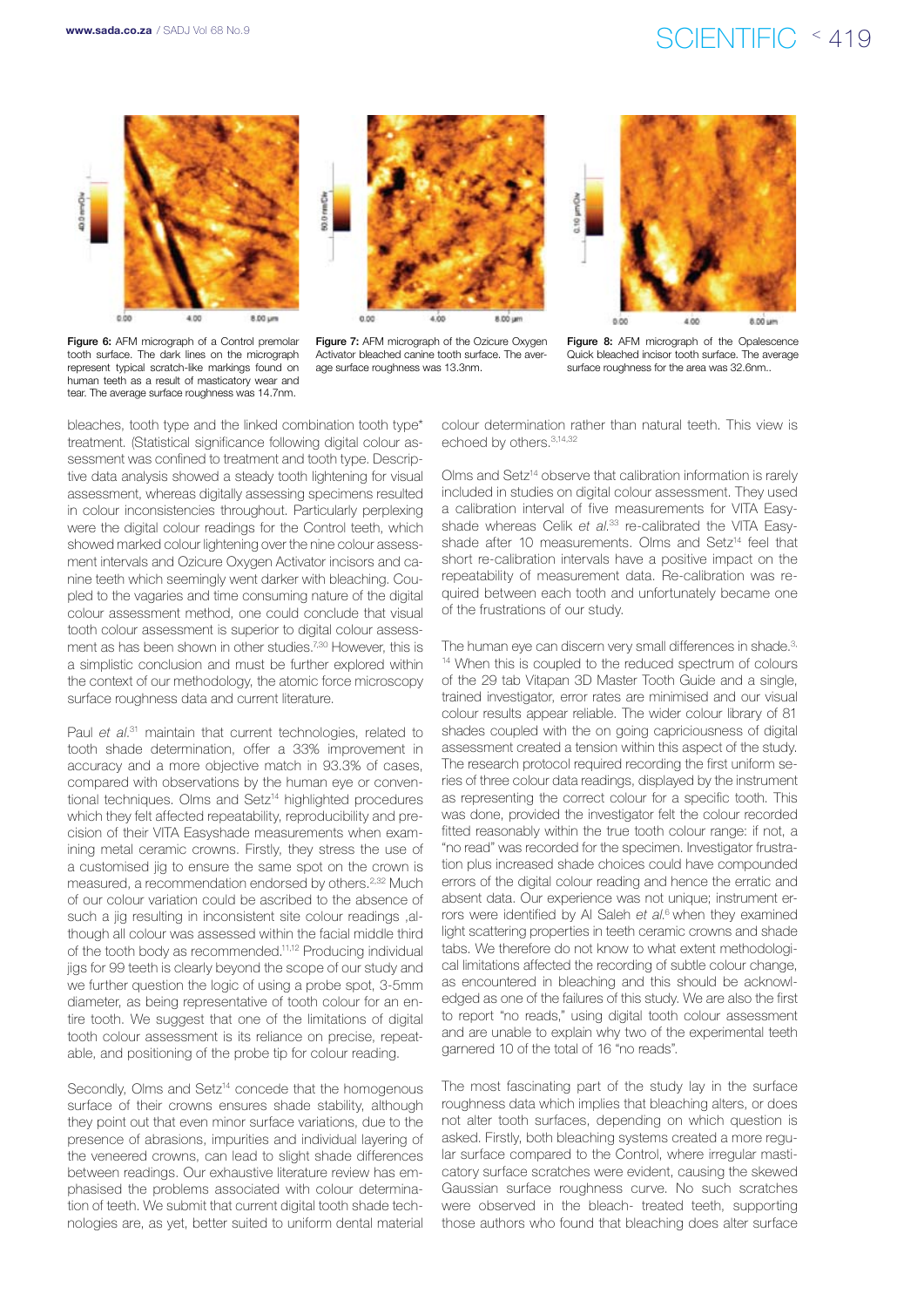enamel.<sup>21-26</sup> In contrast, the surface roughness of the Ozicure Oxygen Activator specimen is no greater than that of the Control, corroborating the conclusions of the majority of studies, reviewed by Joiner,<sup>17</sup> which indicated that no substantive changes in enamel surface morphology occur following bleaching. Although bleach-induced surface roughening was approximately symmetrical around the mean, tooth enamel bleached with Opalescence Quick, showed a surface roughness which increased two-fold when compared with that of normal tooth enamel and Ozicure Oxygen Activator surfaces. This confirms that bleaching products are not uniform when interacting with enamel.23 Further work is called for on AFM measured enamel surface roughness following tooth bleaching and its effects on colour determination.

The findings on surface roughness have relevance within the first two purposes of this study. Increased roughness indicates greater light scattering.2,15,16 We speculate that greater scattering could result in more spectra reaching the detector and thereby an improved colour reading, which would give rise to the marked agreement between the visual and digital colour assessment slopes of teeth treated with Opalescence Quick. This speculation is supported by the findings of Pedriera de Freitas *et al*, 27 who showed that gloss and increased enamel surface roughness as measured by AFM are inter-related.

It can be argued that our enamel surface roughness findings are based on a very small sample, (which we endeavoured to extend, but were hampered by specimen and technique constraints). We seem to be the first to examine entire teeth in the AFM – more usually enamel fragments are prepared for AFM examination<sup>2,3</sup> although others have trimmed teeth as a minimum measure to improve overall specimen handling.<sup>27</sup> We embarked on examination of whole teeth to avoid any artefacts caused by specimen preparation. However, problems with specimen adhesion, stability within the microscope and finding a suitable flat area of tooth surface to optimally record surface topography were encountered, preventing examination of the full number of planned specimens. Our study proves it is possible to examine entire teeth within the AFM. However, based on our experience, we advise that prior selection of tooth specimen surfaces is imperative, as those with minimal curvature are best for optimal viewing and measurement. We recommend Pratley® as an adhesive to ensure specimen stability within the microscope.

#### **CONCLUSION**

This paper contributes towards the debate surrounding visual and digital tooth colour assessment methods and tooth bleaching. With regard to the three research questions investigated: (a) only in part did the tooth colour assessment methods reflect a similar trend of treatment outcomes for both bleaching agents and the Control. Within the context and limitations of our study, visual colour assessment proved more satisfactory than the digital method for tooth colour determination when it came to ease of use, agreement, reproducibility, repeatability and cost. (b) of all experimental variables examined, only surface roughness findings could be linked to improved digital tooth colour determination given the limitations of the AFM data (c) bleaching effects on the enamel were not uniform.

Several recent publications concur in the view that, while digital tooth colour shade determination has the potential

for accuracy, precision, repeatability and reproducibility, the technology still needs improvement. "Therefore, modified and optimised software or hardware could improve [tooth colour] matching between human and machine-driven outcomes in the future."3 "Chances are that new, affordable, high-quality colour matching instruments and technology will contribute to successful work with colour and aesthetic dentistry"32 and "methods and techniques for determining ... tooth colour will continue to evolve with time."<sup>2</sup> Our findings endorse these sentiments. We further suggest, as have others, that "wherever possible both instrumental and visual colour matching method should be used, as they complement each other."32

**Declaration:** No conflict of interest declared.

#### References

- 1. Ishikawa-Nagai S, Ishibashi K, Tsuruta O, Weber HP. Reproducibility of tooth colour gradation using a computer color-matching technique applied to ceramic restorations. J Prosthet Dent 2005; 93: 129-37.
- 2. Joiner A. Tooth colour: a review of the literature. J Dent 2004;  $32:3-12$
- 3. Kielbassa AM, Beheim-Schwarzbach NJ, Neumann K, Zantner C. *In vitro* comparison of visual and computer-aided pre- and post-tooth shade determination using various home bleaching procedures. J Prosthet Dent 2009; 101: 92-100.
- 4. Minolta Co., Ltd. Radiometric Instruments Operations 3-13, 2-Chome, Azuchi-Machi, Chuo-Ku. Osaka 564-8556, Japan, 1994.
- 5. Horn DJ, Bulan-Brady J, Hicks ML. Sphere spectrophotometer versus human evaluation of tooth shade. J Endod 1998; 24: 786-90.
- 6. AlSaleh S, Labban M, AlHariri M, Tashkadi E. Evaluation of self shade matching ability of dental students using visual and instrumental means. J Dent 2012; 40S: e82-e87.
- 7. Ratzmann A, Treichel A, Langforth G, Gedrange T, Welk A. Experimental investigations into visual and electronic tooth colour measurement. Biomed Tech 2011; 56: 115-22.
- 8. Della Bona A, Barrett AA, Rosa V, Pinzetta C. Visual and instrumental agreement in dental shade selection: three distinct observer populations and shade matching protocols. Dent Mater 2009; 25: 276-81.
- 9. Jarad FD, Russell MD, Moss BW. The use of digital imaging for colour matching and communication in restorative dentistry. Br Dent J 2005; 199: 43-9.
- 10. Watts A, Addy M. Tooth discolouration and staining: a review of the literature. Br Dent J 2001; 190: 309-16.
- 11. Cibrika RM, Myers M, Downey MC, Nelson SK, Browning WD, Hawkins IK *et al*. Clinical study of tooth shade lightening from dentist-supervised, patient applied treatment with two 10% carbamide peroxide gels. J Esthet Dent 1999; 11: 325-31.
- 12. Rosenstiel SF, Geguaff AG, McCafferty RJ, Johnston WM. *In vitro* tooth color change with repeated bleaching. Quintessence Int 1991; 22: 7-12.
- 13. Thomas SS. Chapter 2. Tooth Anatomy and its Interaction with Light. In: Spectroscopic Investigation of Tooth Caries and Demineralization. PhD Thesis. Cochin University of Science and Technology, Thiruvananthapuram, India. 2009. http://shodhganga.inflibnet.ac.in/bitstream/10603/1393/12/12\_chapter%202. pdf Accessed 25 January 2012
- 14. Olms C, Setz JM. The repeatability of digital shade measurement : a clinical study. Clin Oral Investig 2012 DOI 10.1007/ s00784-012-0796-z.
- 15. Vaarkamp J, ten Bosch JJ, Verdonschot EH. Propagation of light through human dental enamel and dentine. Caries Res. 1995; 29: 8-13.
- 16. Darling CL, Huynh GD, Fried D. Light scattering properties of natural and artificially demineralized dental enamel at 1310 nm. J Biomed Opt 2006; 11: 34023.
- 17. Joiner A. Review of the effects of peroxide on enamel and den-